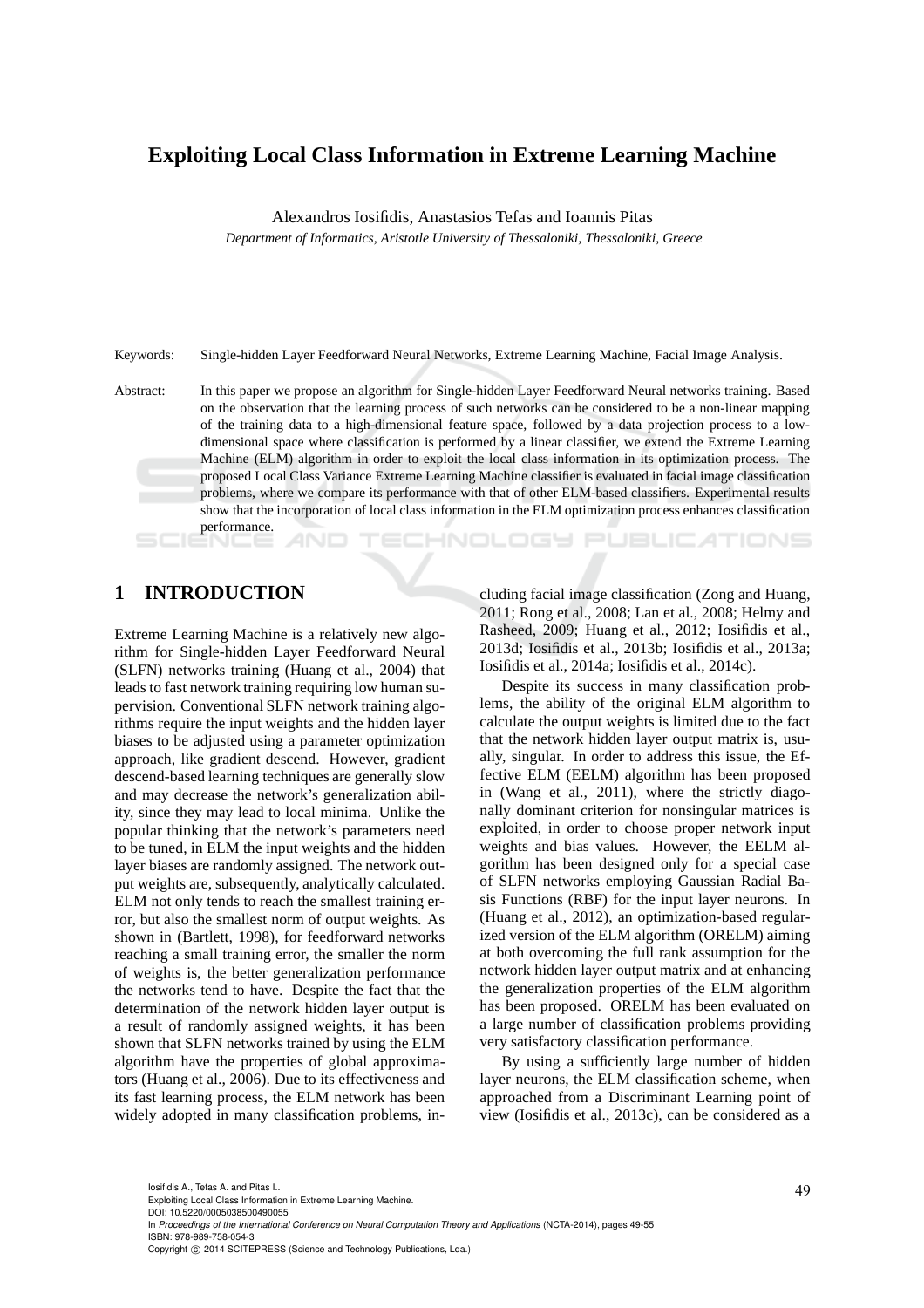learning process formed by two processing steps. The first step corresponds to a mapping process of the input space to a high-dimensional feature space preserving some properties of interest for the training data. In the second step, an optimization scheme is employed for the determination of a linear projection of the high-dimensional data to a low-dimensional feature space determined by the network target vectors, where classification is performed by a linear classifier. Based on this observation, the ORELM algorithm has been extended in order to exploit discriminative criteria in its optimization process (Iosifidis et al., 2013c). Specifically, it has been shown that the incorporation of the within-class scatter in the optimization process followed for the calculation of the network output weights enhanced the ELM network performance.

In this paper, we follow this line of work and propose an extension of the ELM algorithm which exploits local class information in the optimization problem solved for the determination of the network output weights, in order to further increase the ELM network performance. The proposed Local Class Variance ELM (LCVELM) algorithm aims at minimizing both the network output weights norm and the within class variance of the training data in the ELM space, expressed by employing locality constraints. We evaluate the proposed LCVELM network in facial image classification problems, where we compare its performance with that of the ELM (Huang et al., 2004), ORELM (Huang et al., 2012) and MCVELM (Iosifidis et al., 2013c) networks. Experimental results denote that the incorporation of local class information in the ELM optimization problem enhances facial image classification performance.

The paper is structured as follows. In Section 2 we briefly describe the ELM algorithm. In Section 3, we describe the proposed LCVELM algorithm for SLFN network training. Section 4 presents experiments conducted in order to evaluate its performance. Finally, conclusions are drawn in Section 5.

# **2 THE ELM ALGORITHM**

The ELM network has been proposed for supervised classification (Huang et al., 2004). Let us denote by  $\{\mathbf{x}_i, c_i\}, i = 1, \ldots, N$  a set of *N* vectors  $\mathbf{x}_i \in \mathbb{R}^D$  followed by class labels  $c_i \in \{1, ..., C\}$ . We would like to employ them in order to train a SLFN network. Such a network consists of *D* input (equal to the dimensionality of  $\mathbf{x}_i$ ), *L* hidden and *C* output (equal to the number of classes involved in the classification problem) neurons. The number of hidden layer neurons is usually selected to be much greater than the

The network target vectors  $\mathbf{t}_i = [t_{i1},...,t_{iC}]^T$ , each corresponding to a training vector  $\mathbf{x}_i$ , are set to  $t_{ik} = 1$ for vectors belonging to class  $k$ , i.e., when  $c_i = k$ , and to  $t_{ik} = -1$  otherwise. The network input weights  $\mathbf{W}_{in} \in \mathbb{R}^{D \times L}$  and the hidden layer bias values  $\mathbf{b} \in$  $\mathbb{R}^L$  are randomly assigned, while the network output weights  $\mathbf{W}_{out} \in \mathbb{R}^{L \times C}$  are analytically calculated. Let us denote by  $\mathbf{v}_j$  the *j*-th column of  $\mathbf{W}_{in}$ , by  $\mathbf{w}_k$  the *k*-th row of  $W_{out}$  and by  $w_{ki}$  the *j*-th element of  $W_k$ . For a given activation function for the network hidden layer  $\Phi(\cdot)$  and by using a linear activation function for the network output layer, the output  $\mathbf{o}_i = [o_1, \dots, o_C]^T$  of the network corresponding to  $\mathbf{x}_i$  is calculated by:

$$
o_{ik} = \sum_{j=1}^{L} w_{kj} \, \Phi(\mathbf{v}_j, b_j, \mathbf{x}_i), k = 1, ..., C.
$$
 (1)

It has been shown (Huang et al., 2012) that, several activation functions  $\Phi(\cdot)$  can be used for the calculation of the network hidden layer outputs, like the sigmoid, sine, Gaussian, hard-limiting and Radial Basis Functions (RBF). The most widely adopted choice is the sigmoid function, defined by:

$$
\Phi(\mathbf{v}_j, b_j, \mathbf{s}_i) = \frac{1}{1 + e^{-(\mathbf{v}_j^T \mathbf{s}_i + b_j)}}.
$$
 (2)

By storing the network hidden layer outputs corresponding to the training vectors  $\mathbf{x}_i$ ,  $i = 1, \ldots, N$  in a matrix Φ:

$$
\Phi = \left[ \begin{array}{cccc} \Phi(\mathbf{v}_1, b_1, \mathbf{x}_1) & \cdots & \Phi(\mathbf{v}_1, b_1, \mathbf{x}_N) \\ \cdots & \cdots & \cdots \\ \Phi(\mathbf{v}_L, b_L, \mathbf{x}_1) & \cdots & \Phi(\mathbf{v}_L, b_L, \mathbf{x}_N) \end{array} \right], \quad (3)
$$

equation (1) can be expressed in a matrix form as:

$$
\mathbf{O} = \mathbf{W}_{out}^T \mathbf{\Phi}.
$$
 (4)

Finally, by assuming that the predicted network outputs **O** are equal to the network targets, i.e.,  $\mathbf{o}_i =$  $\mathbf{t}_i$ ,  $i = 1, ..., N$ ,  $\mathbf{W}_{out}$  can be analytically calculated by:

$$
\mathbf{W}_{out} = \Phi^{\dagger} \mathbf{T}^T, \tag{5}
$$

where  $\Phi^{\dagger} = \left( \Phi \Phi^{T} \right)^{-1} \Phi$  is the Moore-Penrose generalized pseudo-inverse of  $\Phi^T$  and  $\mathbf{T} = [\mathbf{t}_1, \dots, \mathbf{t}_N]$  is a matrix containing the network target vectors.

The ELM algorithm assumes zero training error. However, in cases where the training data contain outliers, this assumption may reduce its potential in generalization. In addition, since the dimensionality of the ELM space is usually high, i.e., in some cases  $L > N$ , the matrix  $\mathbf{B} = \Phi \Phi^T$  is singular and, thus, the adoption of (5) for the calculation of the network output weights is inappropriate. By allowing small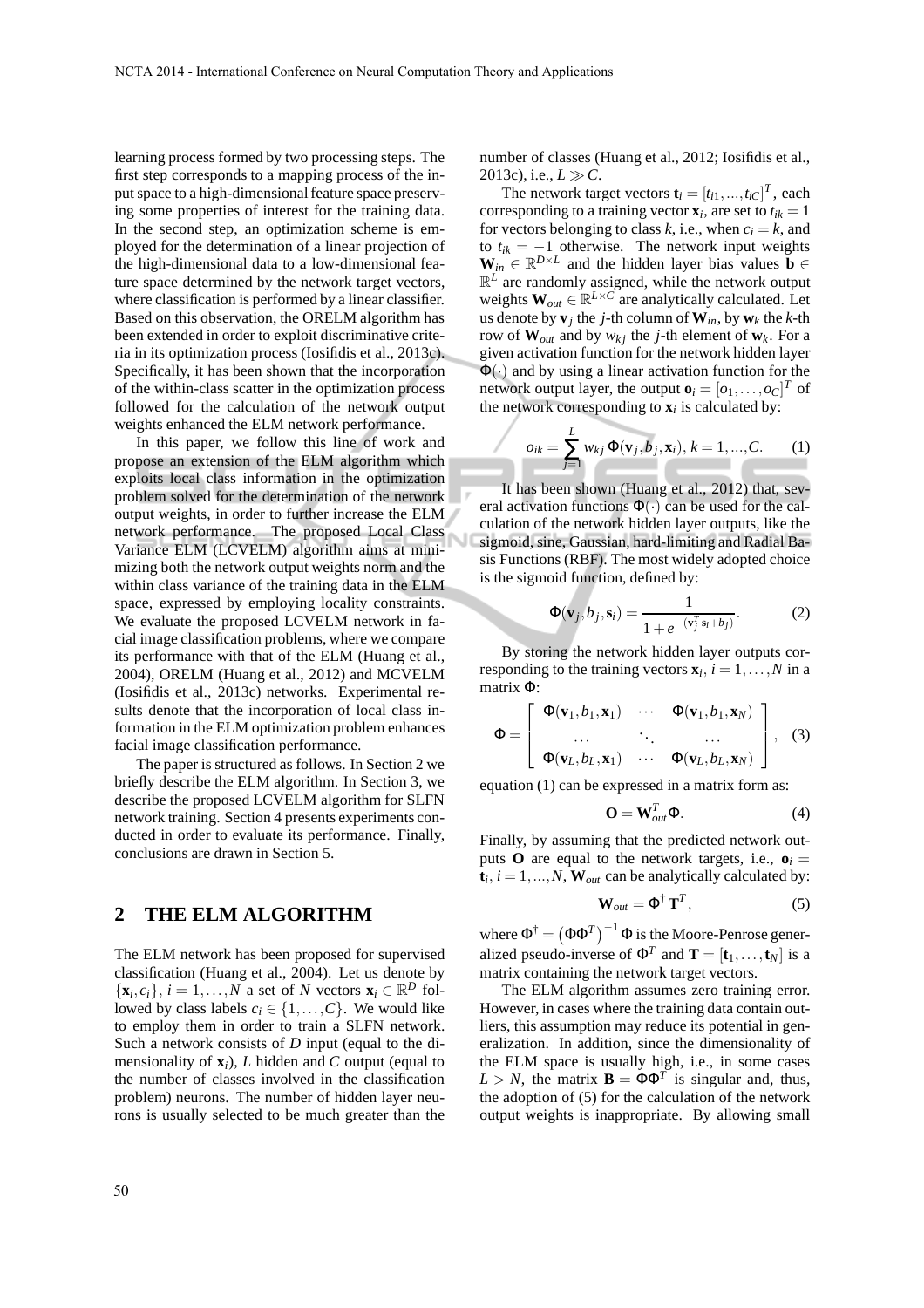training errors and trying to minimize the norm of the network output weights, **W***out* can be calculated by minimizing (Huang et al., 2012):

$$
\mathcal{J}_{ORELM} = \frac{1}{2} \|\mathbf{W}_{out}\|_F^2 + \frac{c}{2} \sum_{i=1}^N \|\xi_i\|_2^2, \qquad (6)
$$

$$
\mathbf{W}_{out}^T \phi_i = \mathbf{t}_i - \xi_i, \ i = 1, ..., N,
$$
 (7)

where  $\xi_i \in \mathbb{R}^C$  is the error vector corresponding to  $\mathbf{x}_i$ and *c* is a parameter denoting the importance of the training error in the optimization problem.  $\phi_i$  is the *i*-th column of Φ, i.e., the hidden layer output corresponding  $\mathbf{x}_i$ . That is,  $\phi_i$  is the representation of  $\mathbf{x}_i$  in  $\mathbb{R}^L$ . By substituting (7) in *J<sub>ORELM*</sub> (6) and determining the saddle point of *JORELM*, **W***out* is given by:

$$
\mathbf{W}_{out} = \left(\Phi\Phi^T + \frac{1}{c}\mathbf{I}\right)^{-1}\Phi\mathbf{T}^T.
$$
 (8)

The adoption of (12) for  $\mathbf{W}_{out}$  calculation, instead  $(\Phi \Phi^T + \frac{1}{c} \mathbf{I})$  is nonsingular, for  $c > 0$ . of (5), has the advantage that the matrix  $\mathbf{B} =$ 

By allowing small training errors and trying to minimize both the norm of the network output weights and the within-class variance of the training vectors in the projection space, **W***out* can be calculated by minimizing (Iosifidis et al., 2013c):

$$
\mathcal{J}_{MCVELM} = ||\mathbf{S}_{w}^{\frac{1}{2}} \mathbf{W}_{out}||_{F}^{2} + \lambda \sum_{i=1}^{N} ||\xi_{i}||_{2}^{2}, \qquad (9)
$$

$$
\mathbf{W}_{out}^T \phi_i = \mathbf{t}_i - \xi_i, \ i = 1, ..., N,
$$
 (10)

where  $S_w$  is the within-class scatter matrix used in Linear Discriminant Analysis (LDA) (Duda et al., 2000) describing the variance of the training classes in the ELM space and is defined by:

$$
\mathbf{S}_{w} = \sum_{j=1}^{C} \sum_{i, c_i = j} \frac{1}{N_j} (\phi_i - \mu_j) (\phi_i - \mu_j)^T.
$$
 (11)

In  $(11)$ ,  $N_j$  is the number of training vectors belonging to class *j* and  $\mu_j = \frac{1}{N_j} \sum_{i, c_i = j} \phi_i$  is the mean vector of class *j*. By calculating the within-class scatter matrix in the ELM space  $\mathbb{R}^L$ , rather than in the input space  $\mathbb{R}^D$ , nonlinear relationships between training vectors forming the various classes can be better described. By substituting (10) in *JMCV ELM* and determining the saddle point of *JMCV ELM*, **W***out* is given by:

$$
\mathbf{W}_{out} = \left(\Phi\Phi^T + \frac{1}{c}\mathbf{S}_w\right)^{-1}\Phi\mathbf{T}^T.
$$
 (12)

Since the matrix  $\mathbf{B} = (\Phi \Phi^T + \frac{1}{c} \mathbf{S}_w)$  is not always nonsingular, an additional dimensionality reduction processing step perfomred by applying Principal Component Analysis (Duda et al., 2000) on Φ has

been proposed in (Iosifidis et al., 2013c). Another variant that exploits the total scatter matrix of the entire training set has been proposed in (Iosifidis et al., 2014b).

### **3 THE LCVELM ALGORITHM**

In this Section, we describe the proposed Local Class Variance LM (LCVELM) algorithm for SLFN network training. Similar to the ELM variance described in Section 2, the proposed algorithm exploits randomly assigned network input weights **W***in* and bias values **b**, in order to perform a nonlinear mapping of the data in the (usually high-dimensional) ELM space  $\mathbb{R}^L$ . After the network hidden layer outputs calculation, we assume that the data representations in the ELM space  $\phi_i$ ,  $i = 1, ..., N$  are embedded in a graph  $G = \{V, E, W\}$ , where V denotes the graph vertex set, i.e.,  $\mathcal{V} = \{\phi_i\}_{i=1}^N$ ,  $\mathcal{L}$  is the set of edges connecting  $\phi_i$ , and  $\mathbf{W} \in \mathbb{R}^{N \times N}$  is the matrix containing the weight values of the edge connections. Let us define a similarity measure  $s(\cdot, \cdot)$  that will be used in order to measure the similarity between two vectors (Yan et al., 2007). That is,  $s_{ij} = s(\phi_i, \phi_j)$  is a value denoting the similarity between  $\phi_i$  and  $\phi_j$ . *s*( $\cdot$ , $\cdot$ ) may be any similarity measure providing non-negative values (usually  $0 \leq s_{ij} \leq 1$ ). The most widely adopted choice is the heat kernel (also known as diffusion kernel) (Kondor and Lafferty, 2002), defined by:

$$
s(\phi_i, \phi_j) = \exp^{-\frac{\|\phi_i - \phi_j\|_2^2}{2\sigma^2}}, \tag{13}
$$

where  $\|\cdot\|_2$  denotes the *l*<sub>2</sub> norm of a vector and  $\sigma$ is a parameter used in order to scale the Euclidean distance between  $\phi_i$  and  $\phi_j$ .

In order to express the local intra-class relationships of the training data in the ELM space, we exploit the following two choices for the determination of the weight matrix **W**:

$$
W_{ij}^{(1)} = \begin{cases} 1 & if \ c_i = c_j \ and \ j \in \mathcal{N}_i, \\ 0, & otherwise, \end{cases}
$$

or

$$
W_{ij}^{(2)} = \begin{cases} s_{ij} & \text{if } c_i = c_j \text{ and } j \in \mathcal{N}_i, \\ 0, & \text{otherwise.} \end{cases}
$$

In the above,  $\mathcal{N}_i$  denotes the neighborhood of  $\phi_i$  (we have employed 5-NN graphs in all our experiments).  $W^{(1)}$  has been successfully exploited for discriminant subspace learning in Marginal Discriminant Analysis  $(MDA)$  (Yan et al., 2007), while  $W^{(2)}$  can be considered to be modification of  $W^{(1)}$ , exploiting geometrical information of the class data. A similar weight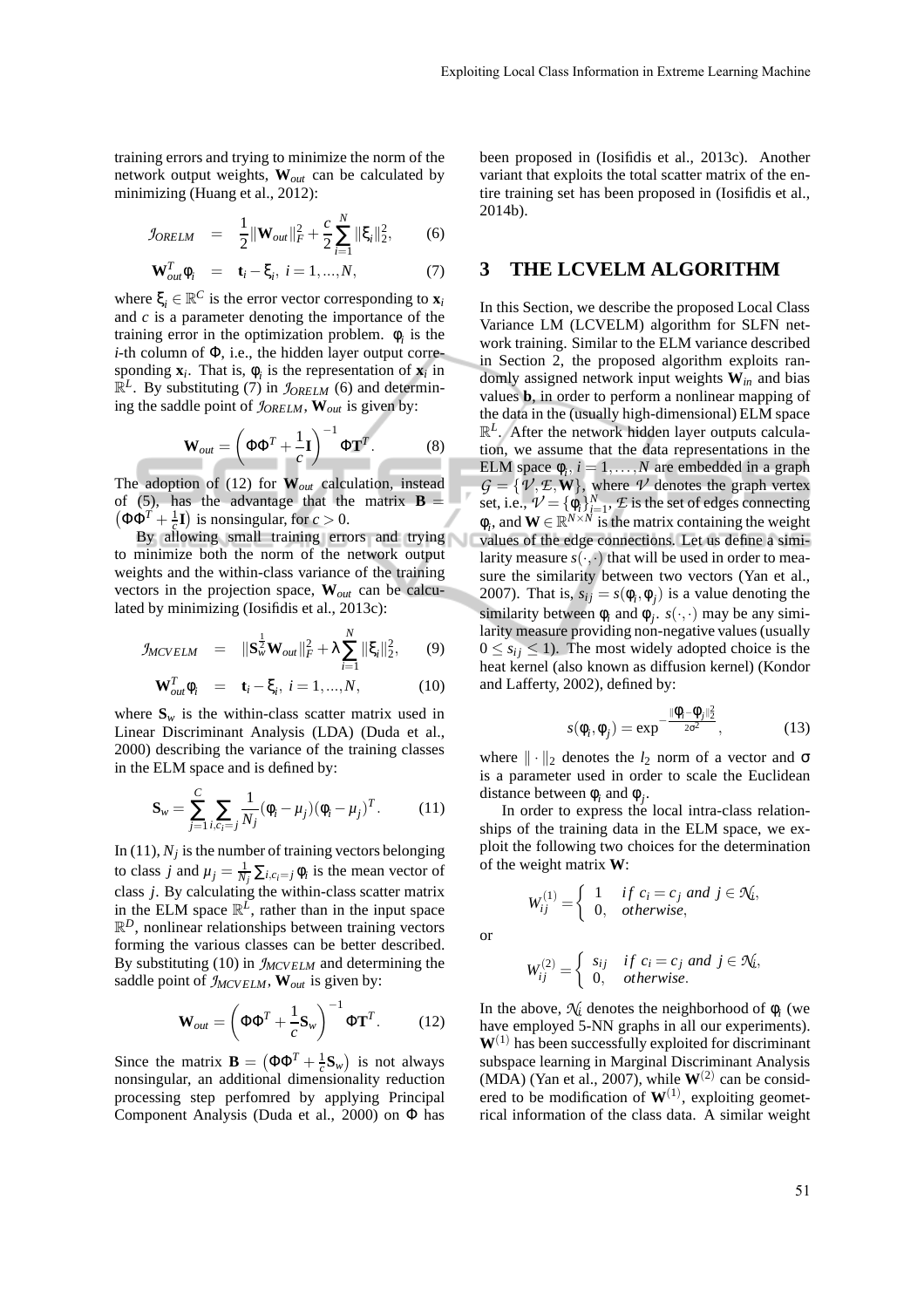matrix has also been exploited in Local Fisher Discriminant Analysis (LFDA) (Sugiyama, 2007). In both MDA and LFDA cases, it has been shown that by exploiting local class information enhanced class discrimination can be achieved, when compared to the standard LDA approach exploiting global class information, by using  $(11)$ .

After the calculation of the graph weight matrix **W**, the graph Laplacian matrix  $\mathbf{L}^{N \times N}$  is given by (Belkin et al., 2007):

$$
\mathbf{L} = \mathbf{D} - \mathbf{W},\tag{14}
$$

where **D** is a diagonal matrix with elements  $D_{ii}$  =  $\sum_{j=1}^N W_{ij}$ .

By exploiting **L**, the network output weights **W***out* of the LCVELM network can be calculated by minimizing:

$$
\mathcal{J}_{LVELM} = \frac{1}{2} ||\mathbf{W}_{out}||_F^2 + \frac{c}{2} \sum_{i=1}^N ||\xi_i||_2^2
$$
  
\n
$$
+ \frac{\lambda}{2} tr(\mathbf{W}^T (\Phi \mathbf{L} \Phi^T) \mathbf{W}), \quad (15)
$$
  
\n
$$
\mathbf{W}_{out}^T \phi_i = \mathbf{t}_i - \xi_i, \quad i = 1, ..., N, \quad (16)
$$

where  $tr(\cdot)$  is the trace operator. By substituting the constraints (16) in *JLCV ELM* and determining the saddle point of *JLCV ELM*, the network output weights **W***out* are given by:

$$
\mathbf{W}_{out} = \left(\Phi\left(\mathbf{I} + \frac{\lambda}{c}\mathbf{L}\right)\Phi^T + \frac{1}{c}\mathbf{I}\right)^{-1}\Phi\mathbf{T}^T.
$$
 (17)

Similar to (12), the calculation of the network output weights by employing (17) has the advantage that the

matrix **B** = 
$$
\left(\Phi\left(\mathbf{I} + \frac{\lambda}{c}\mathbf{L}\right)\Phi^T + \frac{1}{c}\mathbf{I}\right)
$$
 is nonsingular,

for  $c > 0$ . In addition, the calculation of the graph similarity values  $s(\cdot, \cdot)$  in the ELM space  $\mathbb{R}^L$ , rather than the input space  $\mathbb{R}^D$  has the advantage that nonlinear relationships between the training vectors forming the various classes can be better expressed.

After the determination of the network output weights  $W_{out}$ , a test vector  $x_t$  can be introduced to the trained network and be classified to the class corresponding to the maximal network output:

$$
c_t = \underset{k}{argmax} o_{tk}, \ k = 1, \ldots, C. \tag{18}
$$

## **4 EXPERIMENTS**

In this section, we present experiments conducted in order to evaluate the performance of the proposed LCVELM algorithm. We have employed six publicly available datasets to this end. These are: the ORL, AR and Extended YALE-B (face recognition) and the COHN-KANADE, BU and JAFFE (facial expression recognition). A brief description of the datasets is provided in the following subsections. Experimental results are provided in subsection 4.3. In all our experiments we compare the performance of the proposed LCVELM algorithm with that of ELM (Huang et al., 2004), ORELM (Huang et al., 2012) and MCVELM (Iosifidis et al., 2013c) algorithms. The number of hidden layer neurons has been set equal to  $L = 1000$  for all the ELM variants, a value that has been shown to provide satisfactory performance in many classification problems (Huang et al., 2012; Iosifidis et al., 2013c). For fair comparison, in all the experiments, we make sure that the the same ELM space is used in all the ELM variants. That is, we first map the training data in the ELM space and, subsequently, calculate the network output weights according to each ELM algorithm. Regarding the optimal values of the regularization parameters  $c, \lambda$  used in the competing ELM-based classification schemes, they have been determined by following a grid search strategy. That is, for each classifier, multiple experiments have been performed by employing different parameter values ( $c = 10^r$ ,  $r = -3, \ldots, 3$  and  $\lambda = 10^p$ ,  $p = -3,...,3$ ) and the best performance is reported.



Figure 1: Facial images depicting a person from the Extended YALE-B dataset.



Figure 2: Facial images depicting a person from the JAFFE dataset. From left to right: neutral, anger, disgust, fear, happy, sad and surprise.

### **4.1 Face Recognition Datasets**

#### **4.1.1 The ORL Dataset**

It consists of 400 facial images depicting 40 persons (10 images each) (Samaria and Harter, 1994). The images were captured at different times and with different conditions, in terms of lighting, facial expressions (smiling/not smiling) and facial details (open/closed eyes, with/without glasses). Facial images were taken in frontal position with a tolerance for face rotation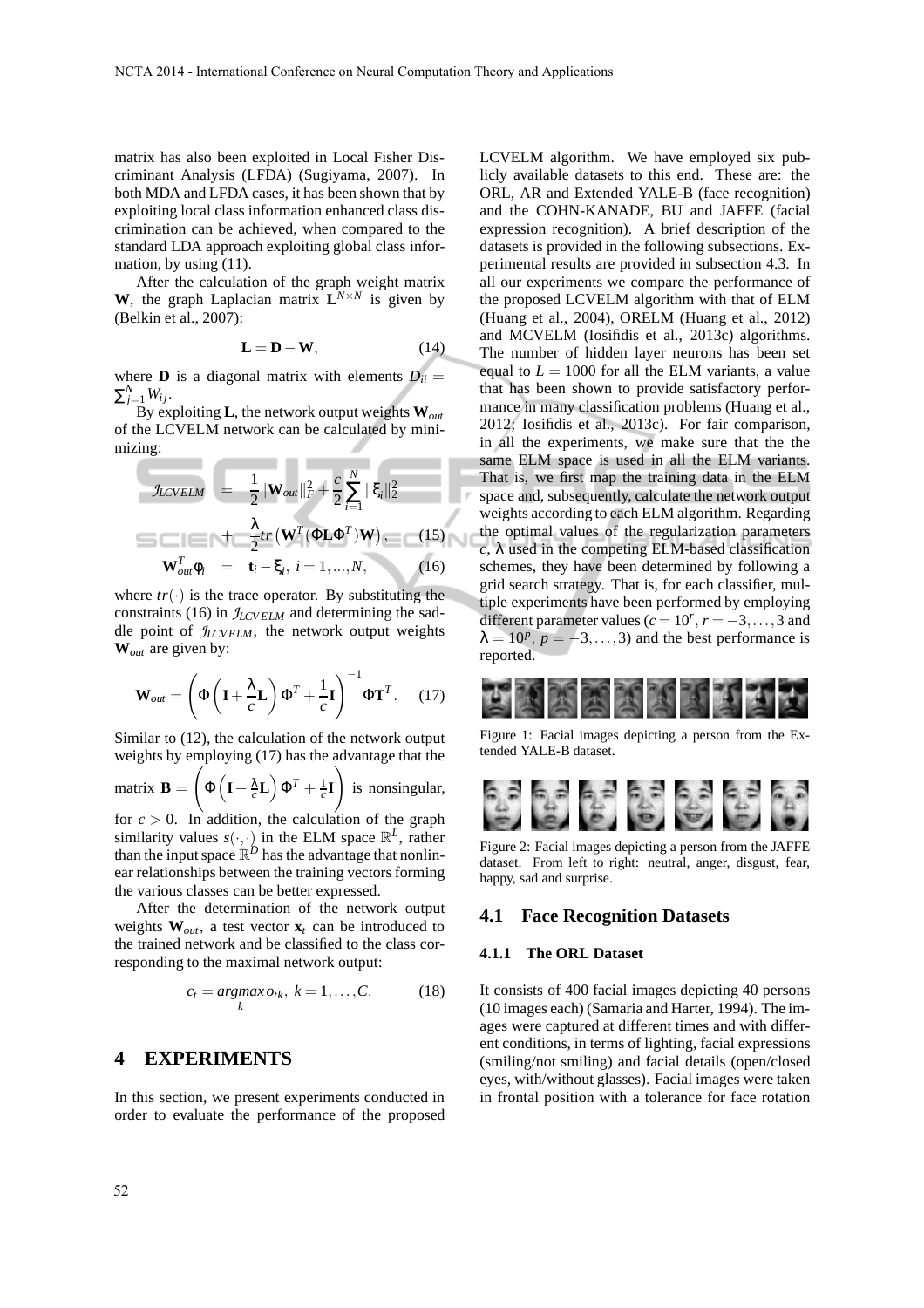|     | EL M   | <b>ORELM</b> | <b>MCVELM</b> | <b>LCVELM</b> | LCVELM(2) |
|-----|--------|--------------|---------------|---------------|-----------|
| 10% | 30.78% | 40.65%       | 41.01%        | 41.26%        | 41.22%    |
| 20% | 20.67% | 39.76%       | 41.81%        | 41.81%        | 41.81%    |
| 30% | 38.17% | 52.11%       | 55%           | 55.78%        | 55.78%    |
| 40% | 38.31% | 53%          | 57%           | 57.19%        | 57.13%    |
| 50% | 47%    | 77.62%       | 75.54%        | 77.69%        | 77.77%    |

Table 1: Classification rates on the ORL dataset.

|     | <b>ELM</b> | <b>ORELM</b> | <b>MCVELM</b> | LCVELM(1) | LCVELM(2) |  |  |  |
|-----|------------|--------------|---------------|-----------|-----------|--|--|--|
| 10% | 66.47%     | 67.79%       | 68.87%        | 69.19%    | 69.15%    |  |  |  |
| 20% | 70.49%     | 80.24%       | 80.91%        | 80.86%    | 80.96%    |  |  |  |
| 30% | 65.26%     | 82.98%       | 81.81%        | 83.27%    | 83.1%     |  |  |  |
| 40% | 75.33%     | 91.9%        | 92.94%        | 93.01%    | 93.01%    |  |  |  |
| 50% | 80.33%     | 94.16%       | 94.65%        | 94.9%     | 94.9%     |  |  |  |
|     |            |              |               |           |           |  |  |  |

Table 2: Classification rates on the AR dataset.

|     |        |              |               | Table 3: Classification rates on the YALE-B dataset. |           |     |
|-----|--------|--------------|---------------|------------------------------------------------------|-----------|-----|
|     | ELM    | <b>ORELM</b> | <b>MCVELM</b> | LCVELM (1)                                           | LCVELM(2) |     |
| 10% | 69.17% | 72.22%       | 72.22%        | 72.22%                                               | 72.22%    |     |
| 20% | 83.44% | 84.38%       | 84.38%        | 85%                                                  | 84.38%    |     |
| 30% | 82.86% | 85.36%       | 85.36%        | 88.21%                                               | 85.36%    | INS |
| 40% | 90%    | 92.08%       | 92.08%        | 92.5%                                                | 92.08%    |     |
| 50% | 91%    | 93.5%        | 94.5%         | 94.5%                                                | 94.5%     |     |



Figure 3: Facial images depicting a person from the ORL dataset.

and tilting up to 20 degrees. Example images of the dataset are illustrated in Figure 3.

### **4.1.2 The AR Dataset**

It consists of over 4000 facial images depicting 70 male and 56 female faces (Martinez and Kak, ). In our experiments we have used the preprocessed (cropped) facial images provided by the database, depicting 100 persons (50 males and 50 females) having a frontal facial pose, performing several expressions (anger, smiling and screaming), in different illumination conditions (left and/or right light) and with some occlusions (sun glasses and scarf). Each person was recorded in two sessions, separated by two weeks. Example images of the dataset are illustrated in Figure 4.



Figure 4: Facial images depicting a person from the AR dataset.

### **4.1.3 The Extended YALE-B Dataset**

It consists of facial images depicting 38 persons in 9 poses, under 64 illumination conditions (Lee et al., 2005). In our experiments we have used the frontal cropped images provided by the database. Example images of the dataset are illustrated in Figure 1.

# **4.2 Facial Expression Recognition Datasets**

### **4.2.1 The COHN-KANADE Dataset**

It consists of facial images depicting 210 persons of age between 18 and 50 (69% female, 31% male, 81% Euro-American, 13% Afro-American and 6% other groups) (Kanade et al., 2000). We have randomly selected 35 images for each facial expression, i.e., anger, disgust, fear, happyness, sadness, surprise and neutral. Example images of the dataset are illustrated in Figure 5.



Figure 5: Facial images from the COHN-KANADE dataset. From left to right: neutral, anger, disgust, fear, happy, sad and surprise.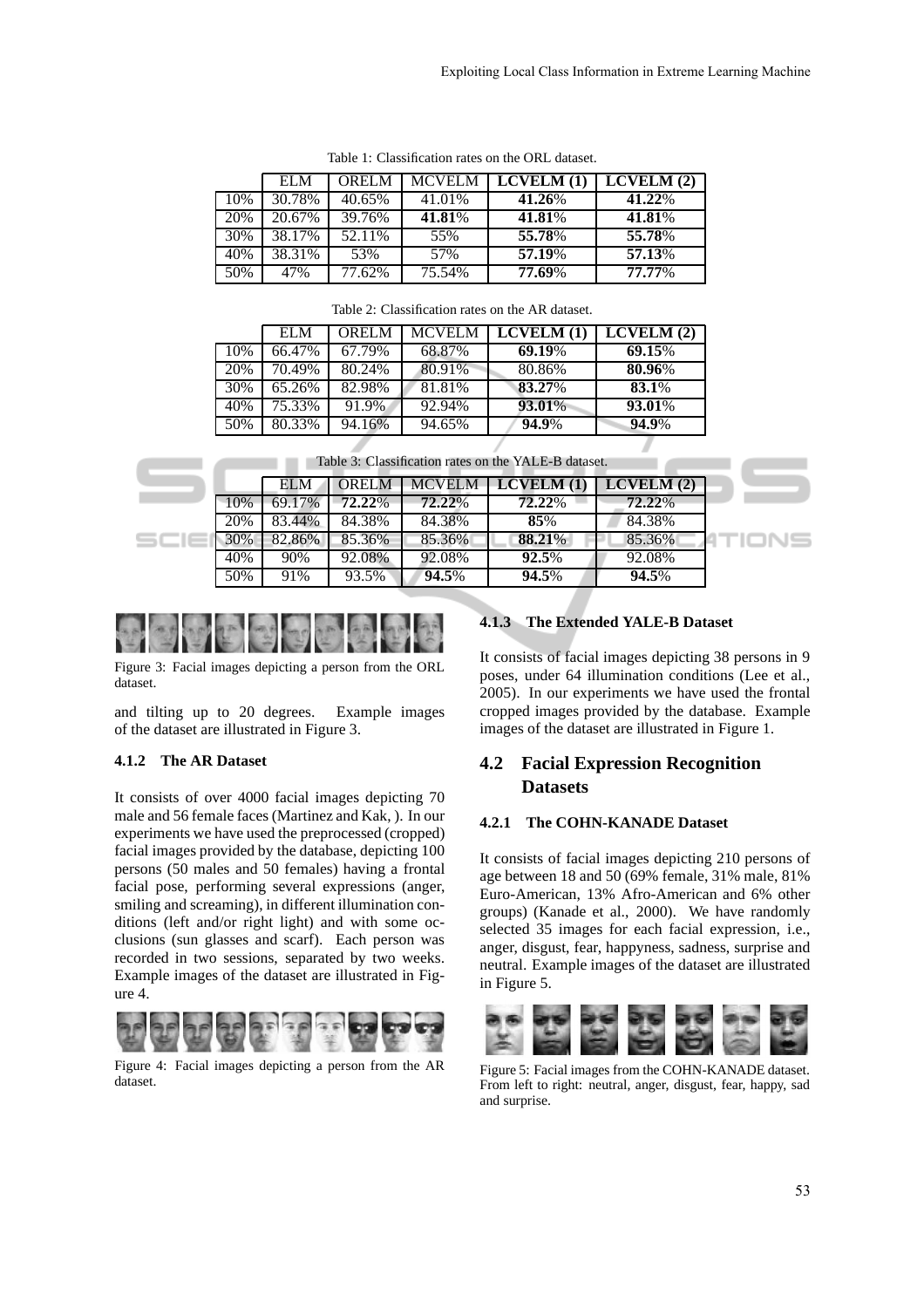|                    | EL M   | OREI M | <b>MCVELM</b> | LCVELM(1) | LCVELM(2) |
|--------------------|--------|--------|---------------|-----------|-----------|
| <b>COHN-KANADE</b> | 49.8%  | 79.59% | 80%           | 80.41%    | 80%       |
| <b>BU</b>          | 65%    | 71.57% | 71,57%        | 72%       | 72,86%    |
| <b>JAFFE</b>       | 47.62% | 58.57% | 59.05%        | 60%       | 59.52%    |

Table 4: Classification rates on the facial expression recognition dataset.

### **4.2.2 The BU Dataset**

It consists of facial images depicting over 100 persons (60% feamale and 40% male) with a variety of ethnic/racial background, including White, Black, East-Asian, Middle-east Asian, Hispanic Latino and others (Yin et al., 2006). All expressions, except the neutral one, are expressed at four intensity levels. In our experiments, we have employed the images depicting the most expressive intensity of each facial expression. Example images of the dataset are illustrated in Figure 6.



Figure 6: Facial images depicting a person from the BU dataset. From left to right: neutral, anger, disgust, fear, happy, sad and surprise.

#### **4.2.3 The JAFFE Dataset**

It consists of 210 facial images depicting 10 Japanese female persons (Lyons et al., 1998). Each of the persons is depicted in 3 images for each expression. Example images of the dataset are illustrated in Figure 2.

### **4.3 Experimental Results**

In our first set of experiments, we have applied the competing algorithms on the face recognition datasets. Since there is not a widely adopted experimental protocol for these datasets, we randomly partition the datasets in training and test sets as follows: we randomly select a subset of the facial images depicting each of the persons in each dataset in order to form the training set and we keep the remaining facial images for evaluation. We create five such dataset partitions, each corresponding to a different training set cardinality. Experimental results obtained by applying the competing algorithms are illustrated in Tables 1, 2 and 3 for the ORL, AR and the Extended Yale-B datasets, respectively. As can be seen in these Tables, the incorporation of local class information in the optimization problem used for the determination of the network output weights, generally increases the performance of the ELM network. In all the cases

the best performance is achieved by one of the two LCVELM variants. By comparing the two LCVELM algorithms, it can be seen that the one exploiting the graph weight matrix used in MDA generally outperforms the remaining choice.

In our second set of experiments, we have applied the competing algorithms on the facial expression recognition datasets. Since there is not a widely adopted experimental protocol for these datasets too, we apply the five-fold crossvalidation procedure (Devijver and Kittler, 1982) by employing the facial expression labels. That is, we randomly split the facial images depicting the same expression in five sets and we use five splits of all the expressions for training and the remaining splits for evaluation. This process is performed five times, one for each evaluation split. Experimental results obtained by applying the competing algorithms are illustrated in Table 4. As can be seen in this Table, the proposed LCVELM algorithms outperform the remaining choices in all the cases.

## **5 CONCLUSION**

In this paper we proposed an algorithm for Singlehidden Layer Feedforward Neural networks training. The proposed algorithm extends the Extreme Learning Machine algorithm in order to exploit the local class information in its optimization process. Two variants have been proposed and evaluated. The first one exploits local class information by using a modified *k*-NN graph, while the second exploits withinclass similarity weights for each sample. The performance of the proposed Local Class Variance Extreme Learning Machine algorithm has been evaluated in facial image classification problems by using six publicly available datasets, where it has been found to outperform other ELM-based classification schemes.

## **ACKNOWLEDGEMENTS**

The research leading to these results has received funding from the European Union Seventh Framework Programme (FP7/2007-2013) under grant agreement number 316564 (IMPART).